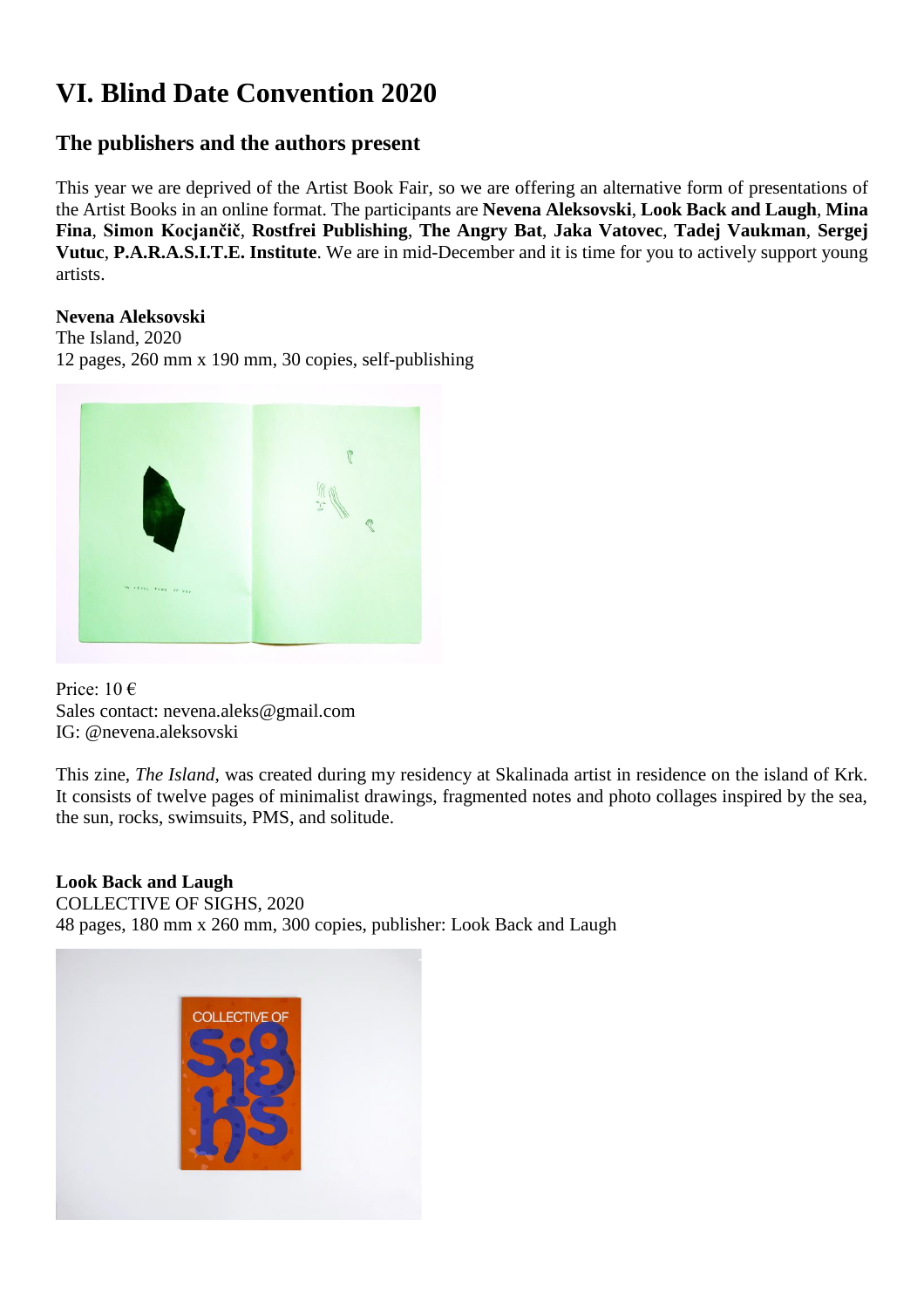Price: 20 € Co-publisher: Museums and Galleries of Ljubljana Sales contact: lbalbooks@gmail.com IG: @lbalbooks

A collective sigh is a sigh shared by at least two or more people. The book was conceived as an attempt at artistic reflection of 2020 and the consequences of a global pandemic. Participants in the book: Tjaša Cizej, Marko K. Gavez, Klemen Ilovar, Jurij Lozič, LeaLudvik, Bor Kokelj, Ema Kobal, Matija Medved, Miha Perne, NezPez, Nejc Prah, Sangara Perhaj, Dorijan Šiško, Gašper Uršič, Jaka Vatovec, Tadej Vaukman, Sonja Vulpes, Luna Woelle, Leon Zuodar.

#### **MINA FINA**

THIS IS MY LOVE, NOBODY CAN CHOOSE IT FOR ME, 2019 36 pages, 210 mm x 297 mm, 100 copies, publisher: Look Back and Laugh



Price: 20 € Sales contact: mina.zabnikar@gmail.com IG: @mina\_fina

In her new book, Mina Fina continues to explore the image and representations of the female body. Through her interventions in photographs from old erotic magazines, she questions the normative of body acceptance and places it into abstract compositions that are half drawings, half collages.

#### **Simon Kocjančič**

What I do is secret, 2019 40 pages, 260 mm x190 mm, 30 copies, self-publishing

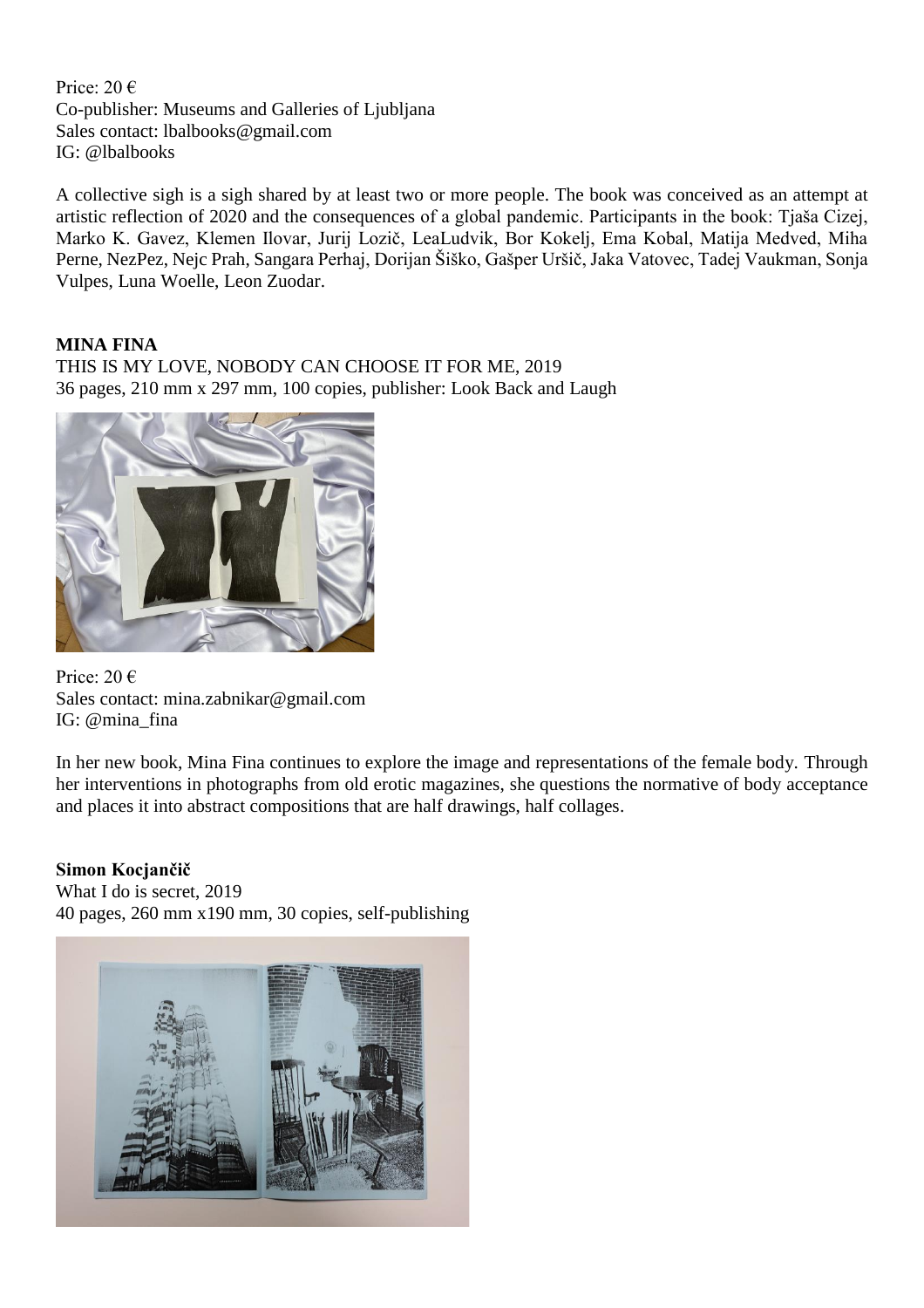Price: 10 € Sales contact: simon.kocjancic@gmail.com IG: @simonkocjancic

The zine contains photos. Originally made in colour, analogue. Over a period of ten years. In various homes. David Molina, Go to Become, 2018

#### **Rostfrei Publishing**

Neja Tomšič, OPIUM CLIPPERS, 2018

40 pages, 200 mm × 270 mm, box size 45 mm × 310 mm x 35 mm, 200 copies, publisher: Rostfrei Publishing



Price: 42 € Sales contact: www.rostfreipublishing.com IG: @rostfreipublishing

The artist book *Oppium Clippers* is based on tea ceremonies through which the artist, Neja Tomšič, tells stories about forgotten episodes in world history to a chosen audience while making and drinking tea. In the second half of the 18<sup>th</sup> and in the 19<sup>th</sup> century, tea and opium trade were among the most lucrative businesses in the world and were controlled by great European colonial powers and private corporations.

# **The Angry Bat**

96 pages, 180 mm x 220 mm, 300 copies, publisher: The Angry Bat



Price: 34 € Sales contact: sitar.matej@siol.net or http://theangrybat.com/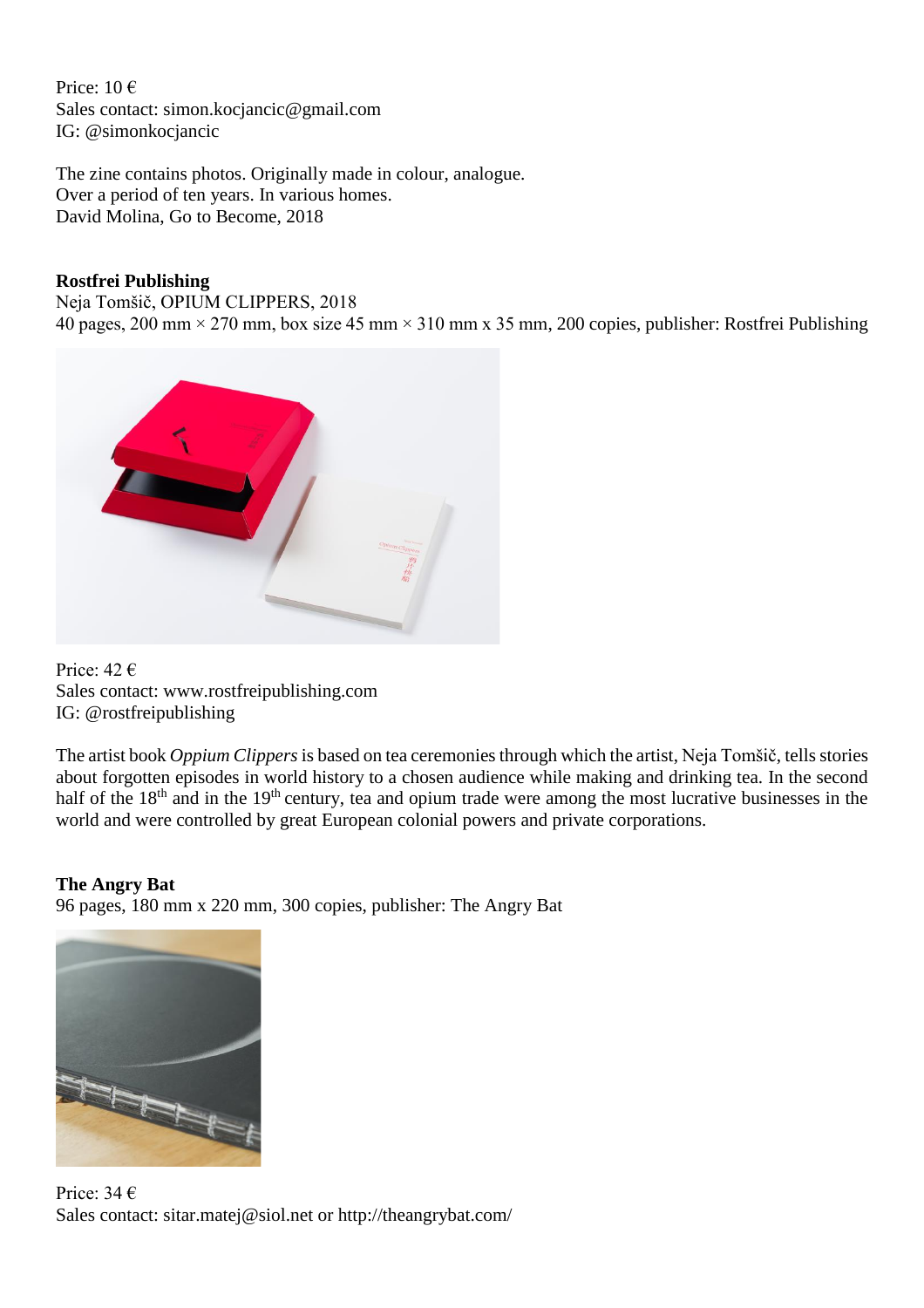#### IG: @the\_angry\_bat

*Go to Become* is a fictional document of the Barcelona nightclub scene. Here, the use of alcohol, psychoactive substances, and the beats of techno are a way to achieve a basic state of being in which people are guided by inner instincts, like Werewolves.

## **Jaka Vatovec**

Eggshells, 2019 24 pages, 100 copies, publisher: Look Back and Laugh Books



Price: 12 € Sales contact: horrid.habits@gmail.com IG: @horrid\_habits

*Eggshells* consists of enlarged details of various photocopied drawings. Taken from the original context, they merge into a new, disordered and illogical narrative. The book works as a visual interpretation of the proverb *"Making a mountain out of a molehill"*.

#### **Tadej Vaukman**

Pubes, 2019 32 pages, 210 mm x 150 mm, 25 copies, publisher: Zavod P.A.R.A.S.I.T.E.



Price: 25 EUR Sales contact: [p74info@zavod-parasite.si](mailto:p74info@zavod-parasite.si) IG: @vaukman 585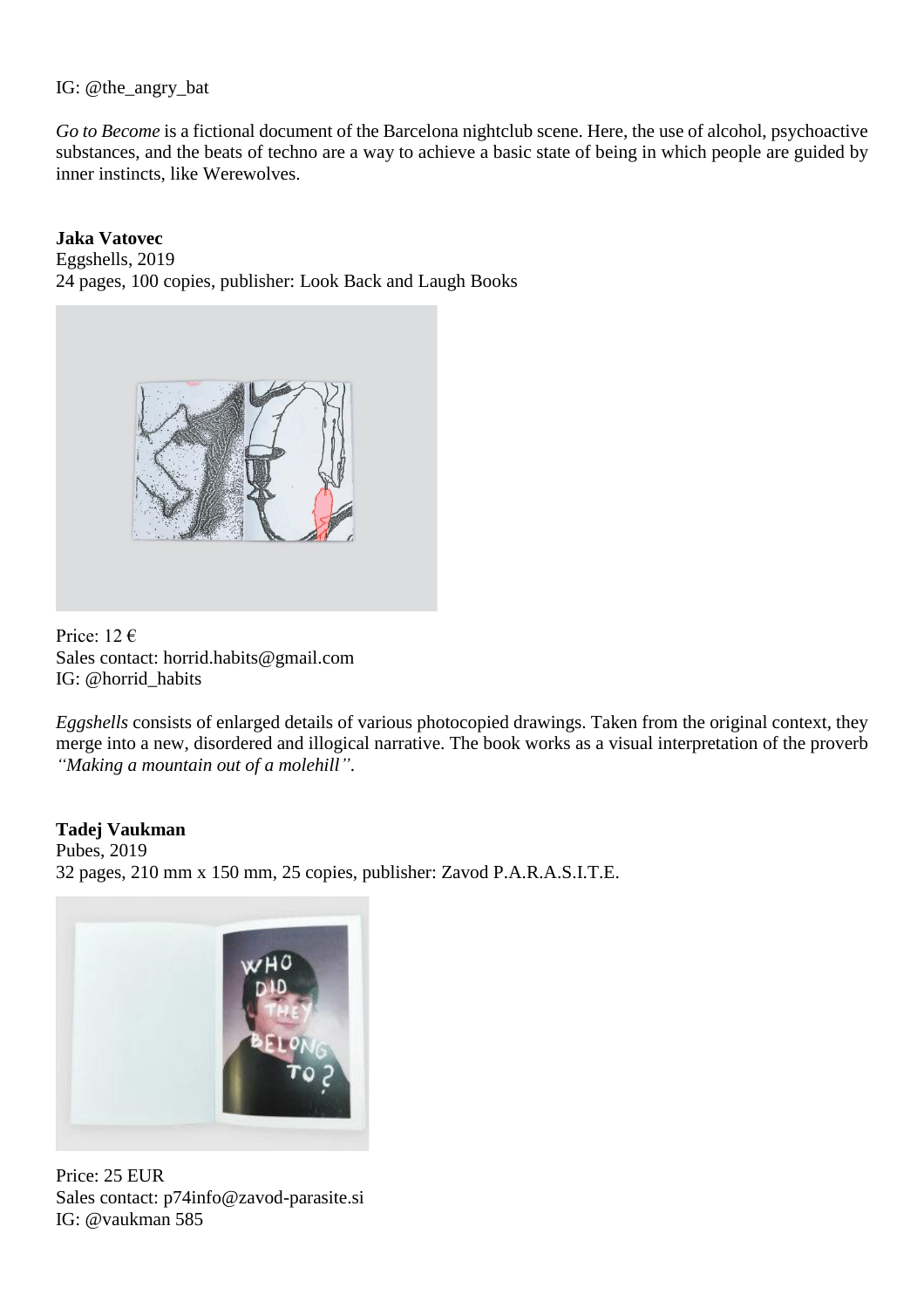Tadej Vaukman in *Pubes* uses the same image from childhood on each page of the zin. He combines it with text. The memory of the pubertal experience opens a broader exsistential theme of the author.

## **Sergej Vutuc**

There is shifting the sky repeating stairsway, again, 2019 40 pages, 282 mm x 194 mm, 150 copies, self-publishing



Price: 30 € Sales contact: https://sergejvutuc.bigcartel.com/ IG: @sergejvutuc

Shifting the light, liquid, texture, in other words analogue photography, the process ... looking for mistakes, unknown, lighting.

# **P.A.R.A.S.I.T.E. Institute**

Tadej Pogačar, Forester. Memories lost / Gozdar. Izgubljeni spomin, 2020 40 pages, 233 mm x 164 mm, 100 copies, publisher: P.A.R.A.S.I.T.E. Institute



Price: 15 $\epsilon$ Sales contact: p74info@zavod-parasite.si